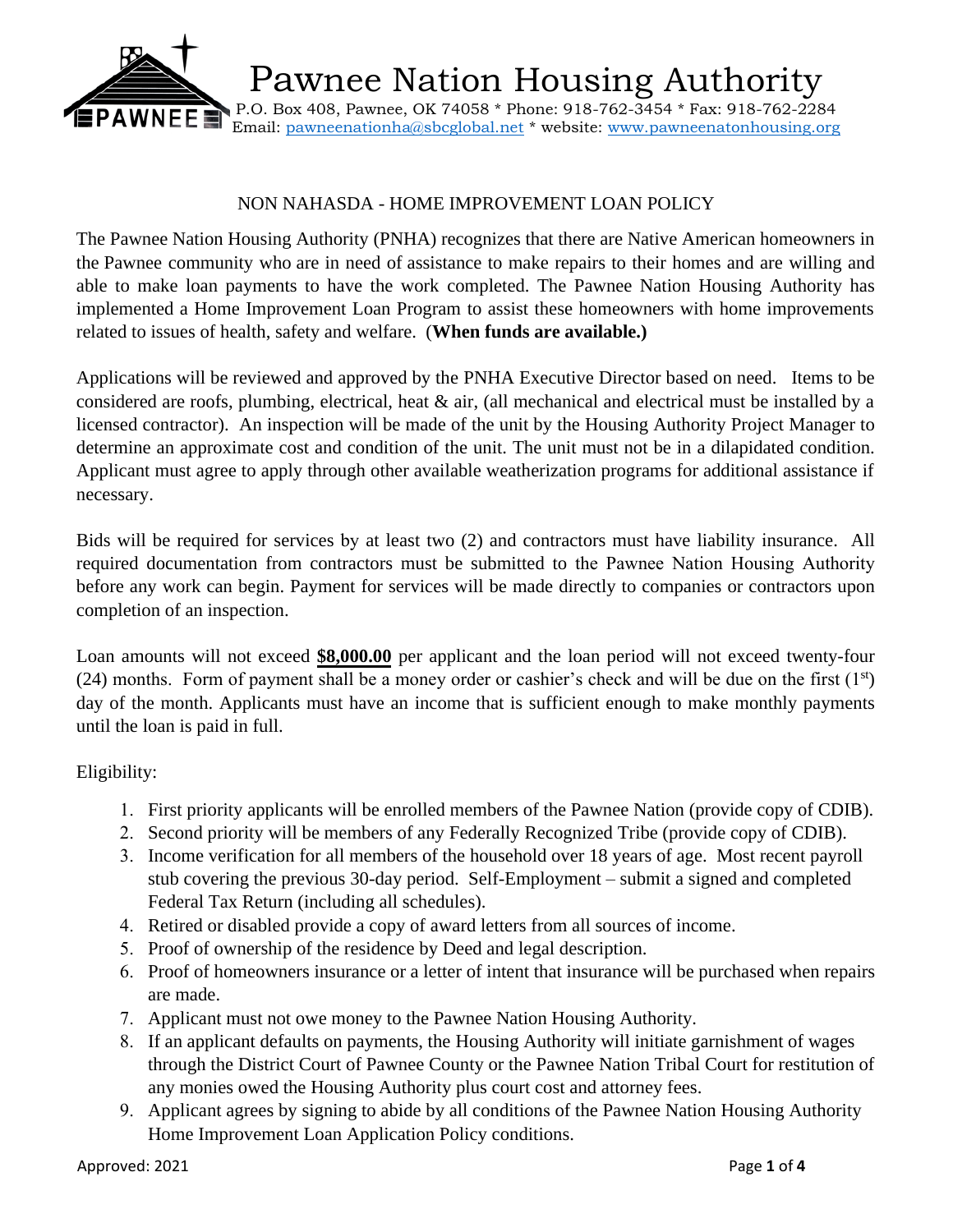

## PLEASE COMPLETE THE APPLICATION AND RETURN WITH THE FOLLOWING REQUIRED DOCUMENTS IN ORDER TO PROCESS YOUR LOAN REQUEST

- Identification: Copy of CDIB, Driver's License and Social Security Card for all borrowers.
- Income verification:
	- o Most recent payroll stubs for each borrower covering the previous 30-day period
	- o Self-employment, please provide your signed and complete Federal Tax Returns (including all schedules).
	- o Retired or Disability income, please provide copies of award letters from all sources of income.
- Insurance Verification: Please provide a copy of your homeowners insurance or letter of intent.
- Please be advised that additional documentation may be required prior to full approval.

## RETURN ALL DOCUMENTS TO:

# PAWNEE NATION HOUSING AUTHORITY P.O. BOX 408 PAWNEE, OK 74058

## OR BY EMAIL AT PAWNEENATIONHA@SBCGLOBAL.NET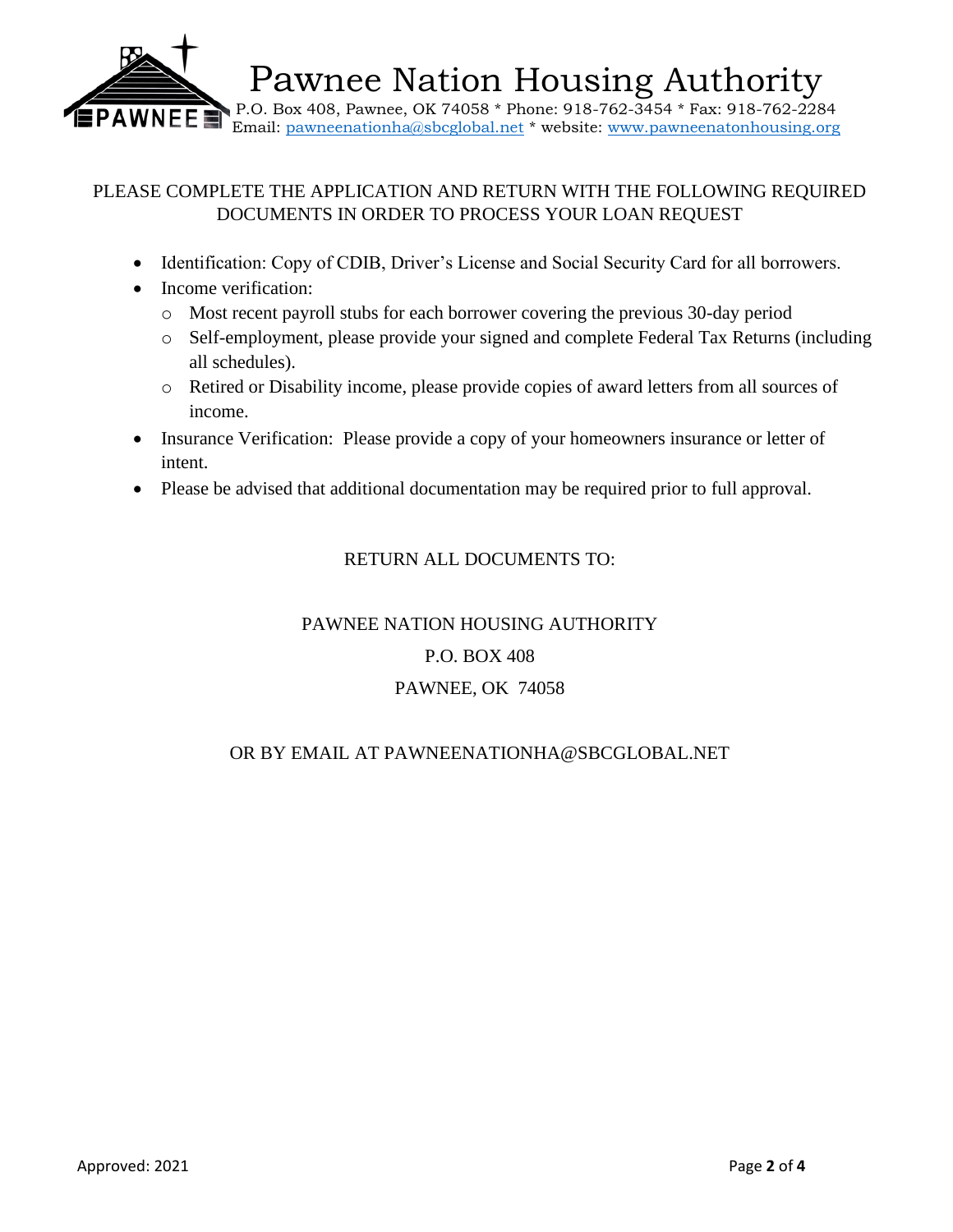Pawnee Nation Housing Authority

 P.O. Box 408, Pawnee, OK 74058 \* Phone: 918-762-3454 \* Fax: 918-762-2284 Email: [pawneenationha@sbcglobal.net](mailto:pawneenationha@sbcglobal.net) \* website: [www.pawneenatonhousing.org](http://www.pawneenatonhousing.org/)

### NON NAHASDA – HOME IMPROVEMENT LOAN APPLICATION

| Name:               |                   |                                                                                                                                                                                |                      |                             |                     |                       |  |
|---------------------|-------------------|--------------------------------------------------------------------------------------------------------------------------------------------------------------------------------|----------------------|-----------------------------|---------------------|-----------------------|--|
|                     | (Last, First, MI) |                                                                                                                                                                                |                      |                             |                     |                       |  |
|                     |                   |                                                                                                                                                                                |                      |                             |                     |                       |  |
|                     |                   |                                                                                                                                                                                |                      |                             | (mm/dd/yyyy)        |                       |  |
|                     | <b>Street</b>     |                                                                                                                                                                                | City                 | <b>State</b>                |                     | Zip                   |  |
| Cell Phone:         |                   | House/Message Phone:                                                                                                                                                           |                      |                             | Work Phone:         |                       |  |
|                     |                   |                                                                                                                                                                                |                      |                             |                     |                       |  |
|                     |                   | Copy front and back of CDIB/Membership Card? Yes ________ No _______                                                                                                           |                      |                             |                     |                       |  |
|                     |                   |                                                                                                                                                                                |                      |                             |                     |                       |  |
| Income and Assets:  |                   |                                                                                                                                                                                |                      |                             |                     |                       |  |
| Type of<br>Income   | Wages             | Retirement                                                                                                                                                                     | SS/SSI               |                             | Self-Employment     | Other                 |  |
| <b>HEAD</b>         | $\sim$            | $\mathbb{S}$                                                                                                                                                                   | $\sim$               | $\frac{1}{2}$               |                     |                       |  |
| <b>SPOUSE</b>       |                   | $\frac{\text{S}}{\text{S}}$                                                                                                                                                    |                      | $\frac{\text{S}}{\text{S}}$ |                     |                       |  |
| <b>TOTAL</b>        |                   | $\sim$                                                                                                                                                                         | $\sim$ $\sim$        | $\mathbb{S}$                |                     |                       |  |
| Family Composition: |                   |                                                                                                                                                                                |                      |                             |                     |                       |  |
| Last Name:          |                   | <b>First Name:</b>                                                                                                                                                             | Gender               | Relationship                | Date of<br>Birth:   | SS#                   |  |
|                     |                   |                                                                                                                                                                                |                      |                             |                     |                       |  |
|                     |                   |                                                                                                                                                                                |                      |                             |                     |                       |  |
|                     |                   |                                                                                                                                                                                | <b>CERTIFICATION</b> |                             |                     |                       |  |
|                     |                   | I certify that all information is true and correct to the best of my knowledge. I consent to the Release of<br>Information to/from necessary parties regarding my application. |                      |                             |                     |                       |  |
|                     |                   |                                                                                                                                                                                |                      |                             | Date: $\frac{1}{2}$ |                       |  |
|                     |                   |                                                                                                                                                                                |                      |                             |                     | Date: $\qquad \qquad$ |  |
|                     |                   |                                                                                                                                                                                |                      |                             |                     |                       |  |

**PAWNEE**